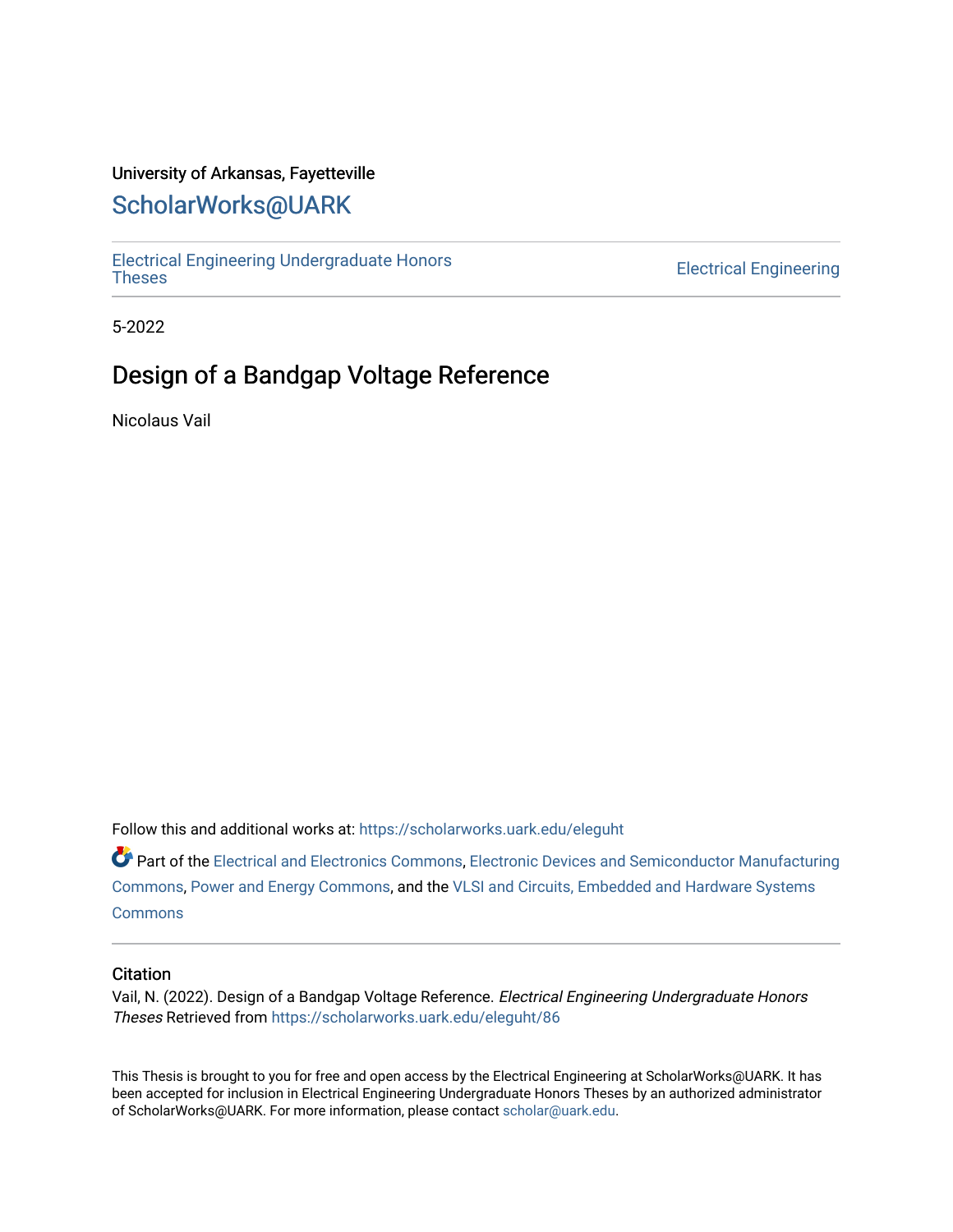Design of a Bandgap Voltage Reference

A thesis submitted in partial fulfillment of the requirements for the degree of Bachelor of Science in Electrical Engineering

by

Nicolaus Vail

May 2022 University of Arkansas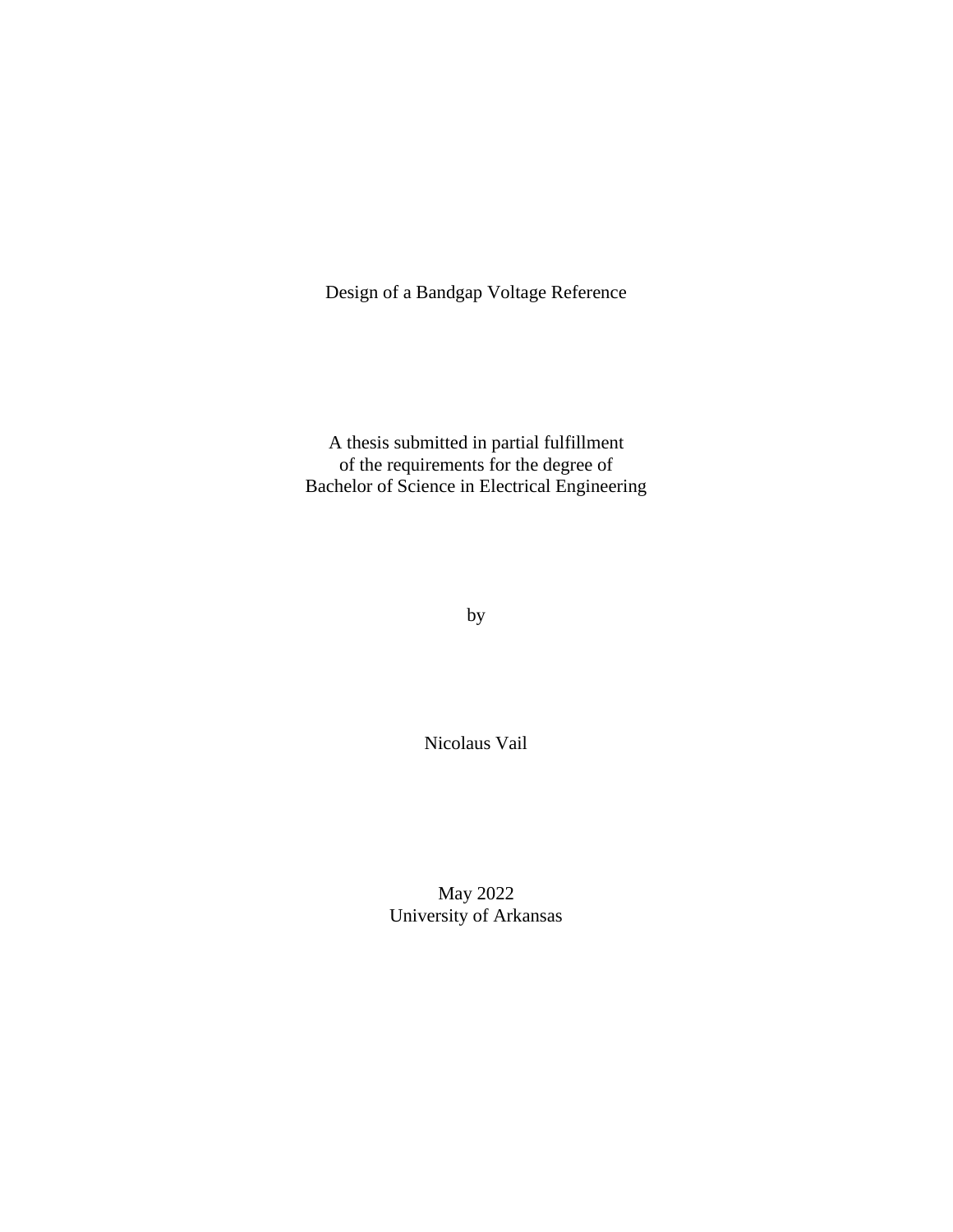## **Abstract**

This thesis details the design process of a bandgap voltage reference (BGR) integrated circuit in a 180 nm CMOS process. A BGR provides a constant DC voltage across a range of operating temperatures and supply voltages. By its nature, the circuit is intended as a reference, not to provide current, so the output would be connected to a very high impedance, such as the gate of a transistor. At 27°C, this design provides a 955 mV reference voltage given a nominal VDD of 3 V. From 20°C to 175°C, the output voltage has a variance of 7.2 mV (approximately 0.8%) at the nominal supply voltage. Also, when the supply voltage changes from 2 V to 3.6 V, the output voltage changes by 10.9 mV (approximately 1.1%). CTAT (complimentary to absolute temperature) and PTAT (proportional to absolute temperature) devices placed in series provide stability over temperature variation, and a differential amplifier provides feedback, stabilizing the output over changes in VDD.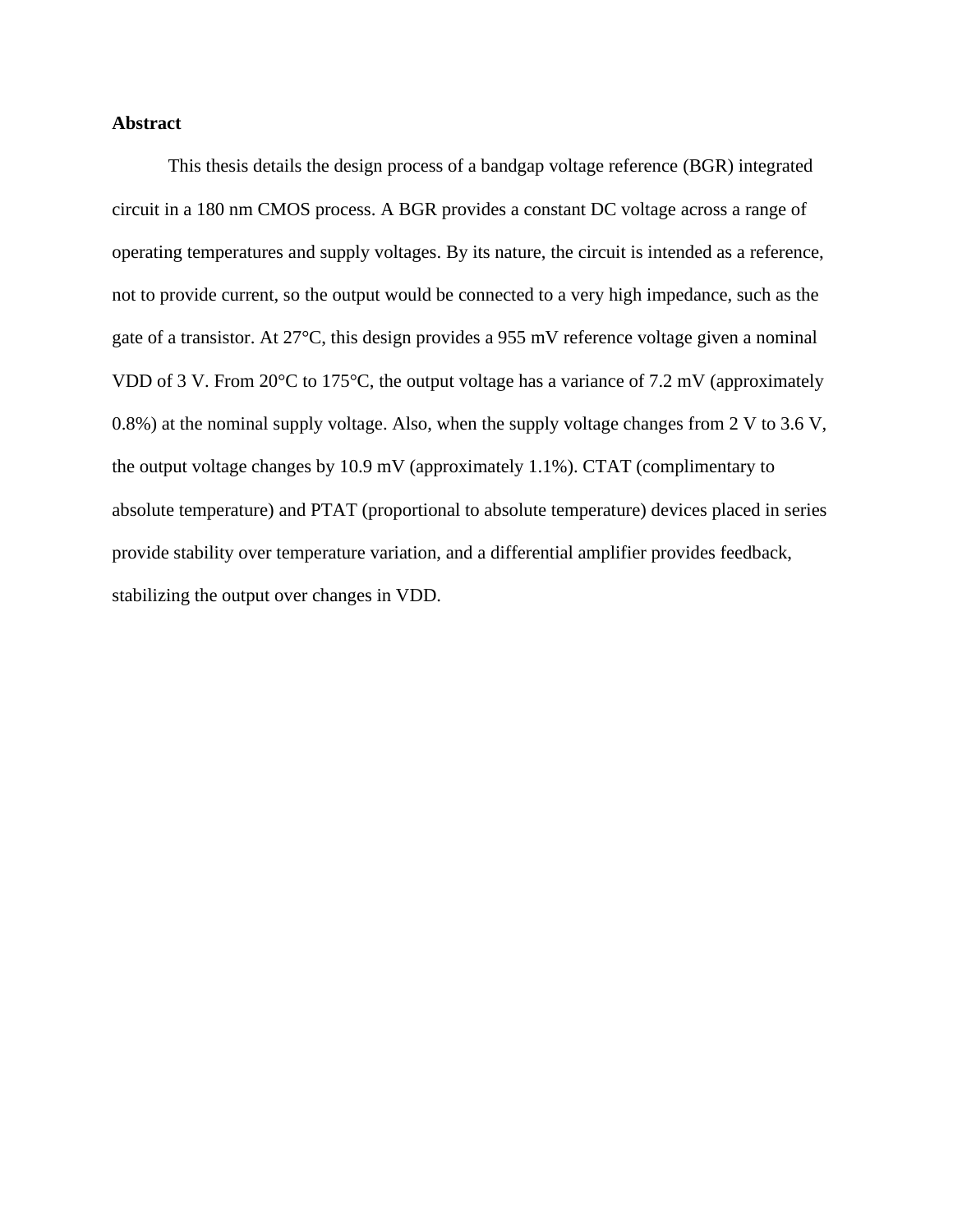### **Acknowledgements**

First, I would like to thank Dr. Alan Mantooth for giving me the opportunity to work in his IC Design group this past year. I would also like to thank him for his advice as my mentor during my undergraduate research. Working in the lab has been an extremely rewarding and valuable experience which has benefited me greatly and will continue to do so in my future academic and professional career. Next, I would like to thank the graduate students working in the IC Design group for their help with my design process. Their knowledge and support was instrumental in my work. Finally, I would like to thank my family, who have supported me in many ways my entire life. I would not be where I am without their love and encouragement, and I am extremely grateful.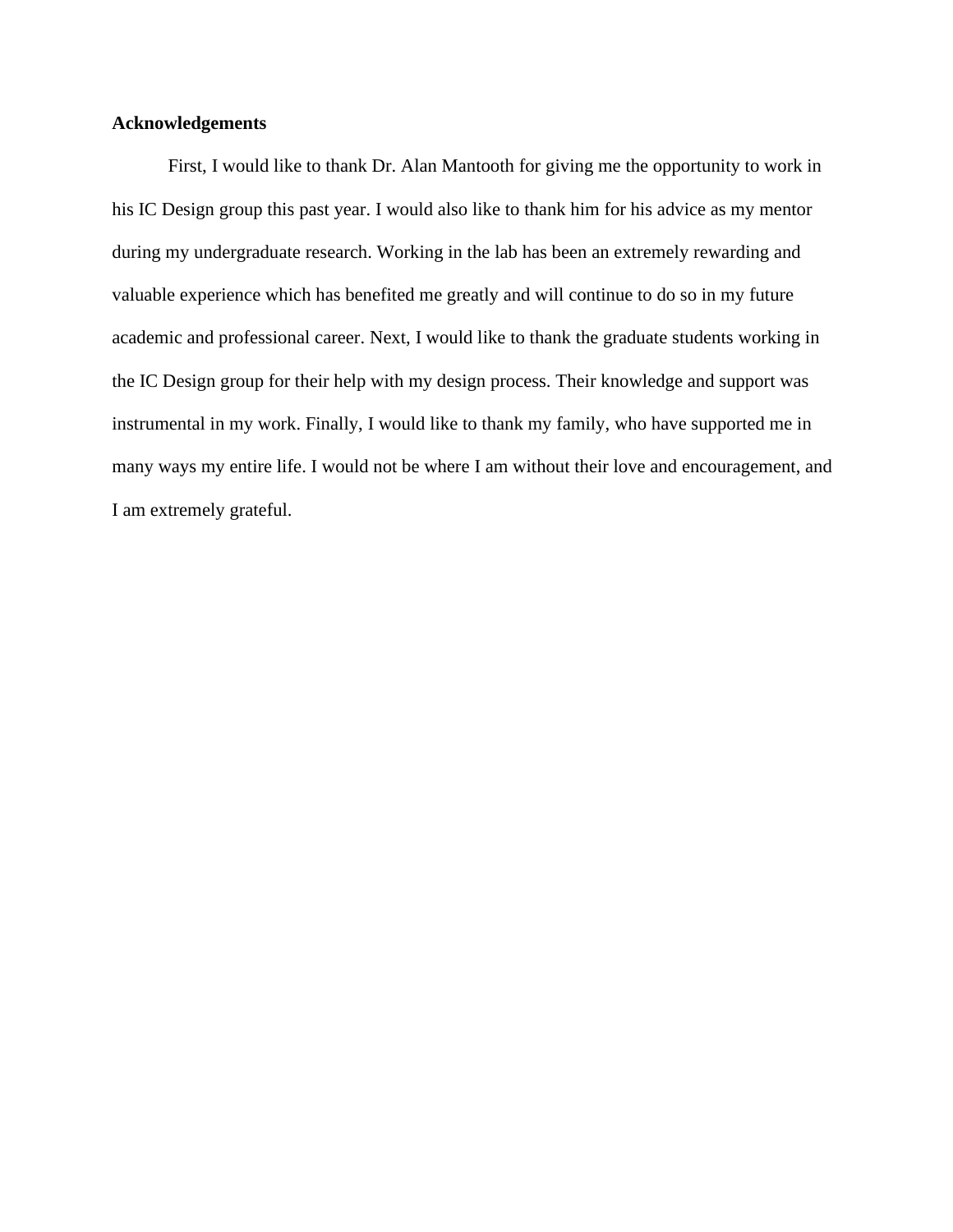# **Table of Contents**

# **List of Figures**

# **List of Tables**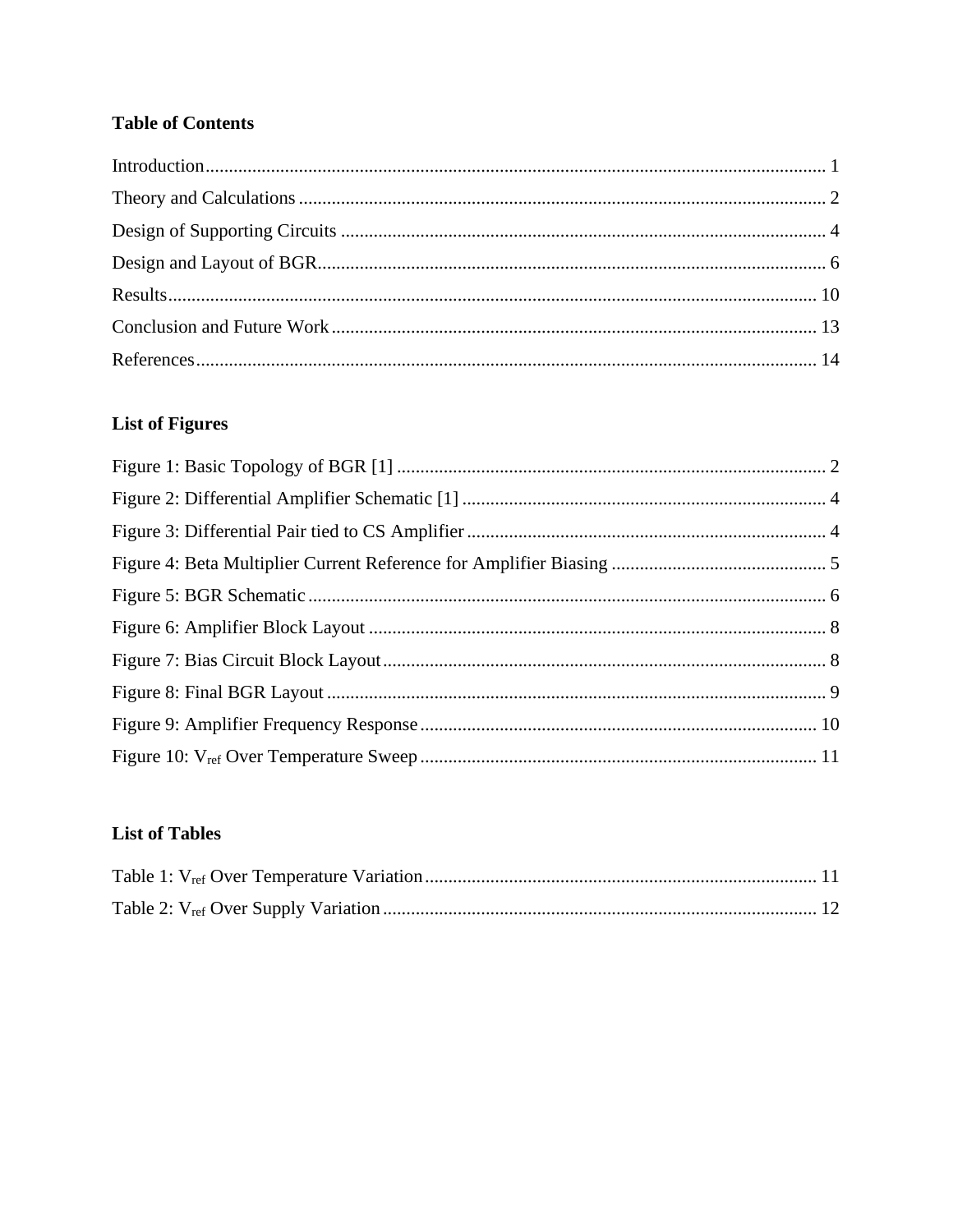### <span id="page-5-0"></span>**Introduction**

Bandgap voltage references are used for many applications where a known, constant voltage is needed for proper operation. This is particularly important in systems that are exposed to a wide range of environmental conditions, or where the supply voltage is unstable. For example, a battery monitor might use a comparator, which compares the battery voltage to that of a fixed reference voltage ( $V_{ref}$ ). If this  $V_{ref}$  changes, the monitor would yield an inaccurate measurement of the battery level. For this application, the BGR was intended to provide a reference for a low-dropout regulator (LDO). It was less important to design towards a specific value for Vref because voltage dividers can be used to scale the feedback voltage down to be compared against the reference voltage. Therefore, priority was given to reducing the variation of Vref across changes in temperature.

This thesis is divided into two sections. The first section outlines some of the theory behind designing a bandgap reference, as well as some useful equations for choosing the initial values of the components. The second section discusses the design process of the circuit, including the bias circuit and the amplifier. It also details the layout process and final simulations performed after parasitic components are extracted.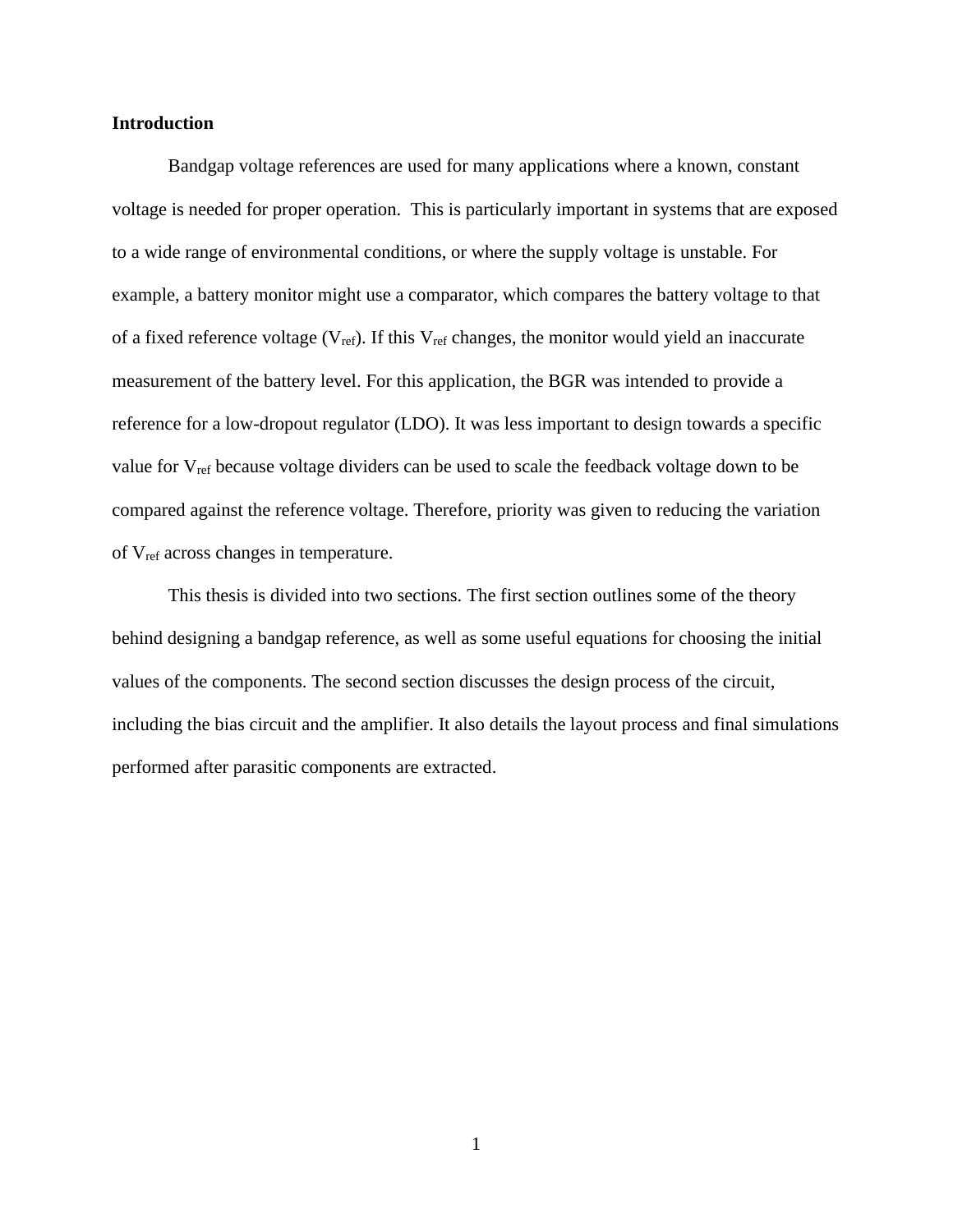### <span id="page-6-0"></span>**Theory and Calculations**

To generate a stable reference voltage, this design utilizes PTAT and CTAT devices. PTAT stands for "proportional to absolute temperature," and CTAT stands for "complimentary to absolute temperature." As temperature rises, there will be an increase in voltage drop across PTAT devices and a decrease in voltage drop across CTAT devices [1]. By placing these two types of components in series and adjusting their parameters (width and length for transistors, resistance for resistors), the changes in voltage drop across CTAT and PTAT devices can cancel each other out, resulting in a near constant voltage with respect to temperature.



Figure 1: Basic Topology of BGR [1]

In Fig. 1, the two branches in the circuit are connected to the source through two matched PMOS devices, which are gate connected to force equal current through both branches. Each branch contains resistors and parasitic diodes, which are, respectively, PTAT and CTAT. Fig. 1 shows D1 and D2 as parasitic pnp bipolar junction transistors, but in this design, diode connected NMOS transistors are used in their place. The output branch has a higher resistance than the other branch, so by placing a differential amplifier with its inputs tied to each branch and its output tied to the gates of the PMOS devices at the top, a negative feedback loop is created, stabilizing the output voltage with respect to changes in the supply voltage. From Fig. 1, it can be seen that: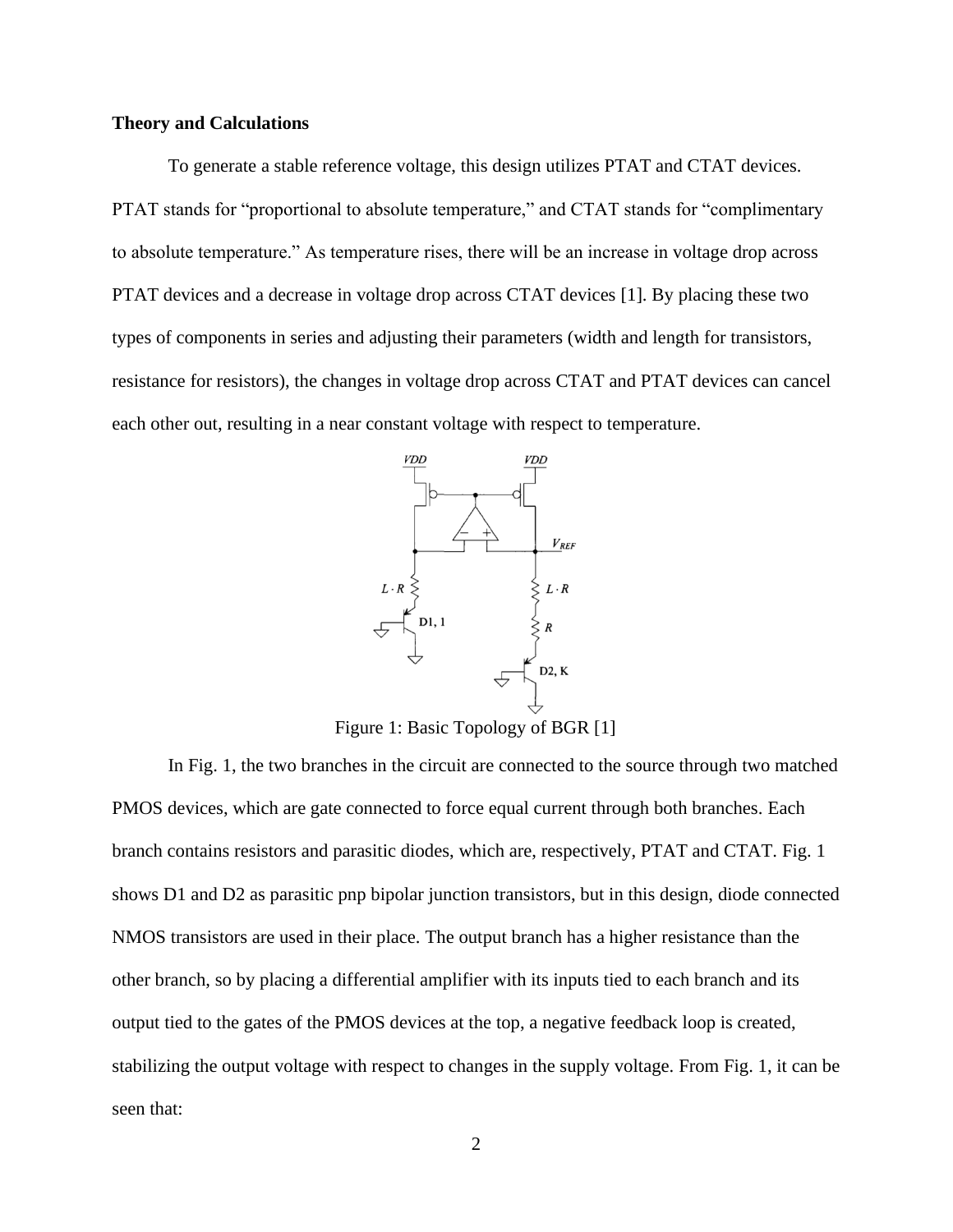$$
I = \frac{V_{ref} - V_{GS,2}}{R(1+L)} = \frac{V_{ref} - V_{GS,1}}{R}
$$
 (1)

$$
\frac{1}{2}k'_{n}\frac{w_{1}}{L}\left(V_{GS,1}-V_{t}\right)^{2}=\frac{1}{2}k'_{n}\frac{w_{2}}{L}\left(V_{GS,2}-V_{t}\right)^{2}\tag{2}
$$

These equations provide a relationship between the widths of the two transistors at the bottom of the circuit, while the lengths are kept equal. For stability, the temperature coefficients of the resistors and transistor must be matched. From the data sheet for the process used, the transistors have a threshold voltage temperature coefficient  $\left(\frac{\partial v_t}{\partial T}\right)$  of approximately -1 mV/K for a width and length of  $10 \mu m$  [2]. Through simulation, the resistor was found to have a temperature coefficient  $\left(\frac{\partial V_{res}}{\partial T}\right)$  of about 1.1 mV/K with a resistance of 250 kΩ. Now, while  $\frac{\partial V_t}{\partial T}$ stays mostly constant despite changes in the width of the transistor,  $\frac{\partial V_{res}}{\partial T}$  changes non-linearly with respect to the resistance of the component. This makes it very difficult to equate the temperature coefficients and solve for the values of the components. So, a linear approximation for the change of  $\frac{\partial V_{res}}{\partial T}$  was made, which equals about -1 μV/K\*kΩ. That is,  $\frac{\partial V_{res}}{\partial T}$  decreases by about 1 μV/K for every increase in resistance of 1 kΩ. This means, theoretically, to match  $\frac{\partial V_t}{\partial T}$ and  $\frac{\partial V_{res}}{\partial T}$ , the resistors on the output branch should have a total value of 350 k $\Omega$ , or R in Fig. 1 should equal 175 kΩ (setting L equal to 1). Though there is no given  $V_{ref}$ , there must be some target value to start designing, so 1 V was chosen, as this circuit is designed for a VDD of 3 V. 1 µA was chosen as a very low branch current, and solving Equations (1) and (2) with a  $V_t = 0.7$  V gives:

$$
V_{GS,2} = 0.65 \, V, \, V_{GS,1} = 0.825 \, V \tag{3}, \, (4)
$$

$$
W_2 = 6.25W_1\tag{5}
$$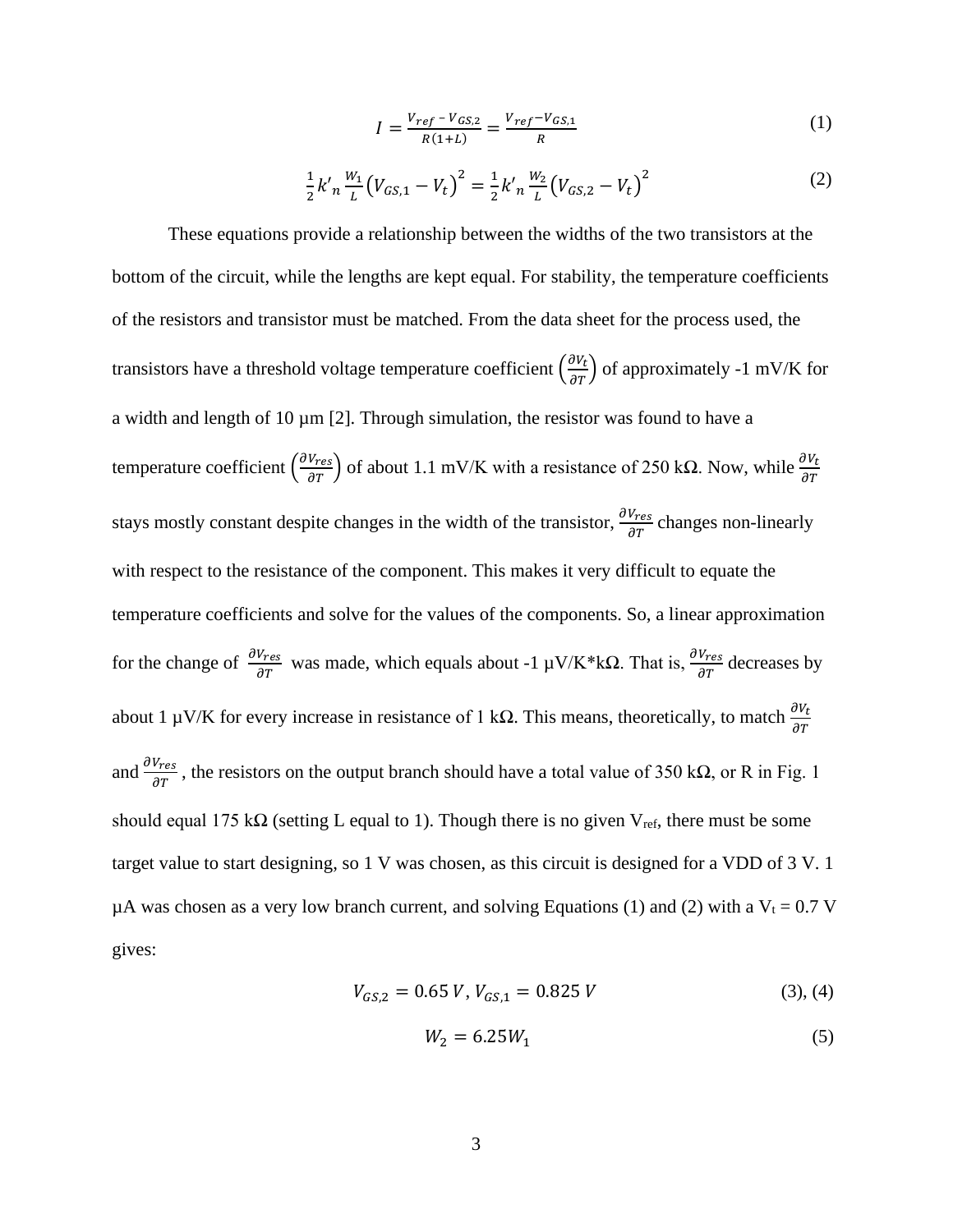# <span id="page-8-0"></span>**Design of Supporting Circuits**

After the initial specifications for the BGR are identified, an amplifier is constructed for the feedback loop.



Figure 2: Differential Amplifier Schematic [1]

Fig. 2 was the basis for the amplifier used in this design. However, this design uses only one bias transistor at the bottom of the differential pair, and one at the bottom of the PMOS common source amplifier as seen in Fig. 3 below, the final schematic used in the BGR. A compensation capacitor was also added between the gate and drain of M2 to improve the phase margin.



Figure 3: Differential Pair tied to CS Amplifier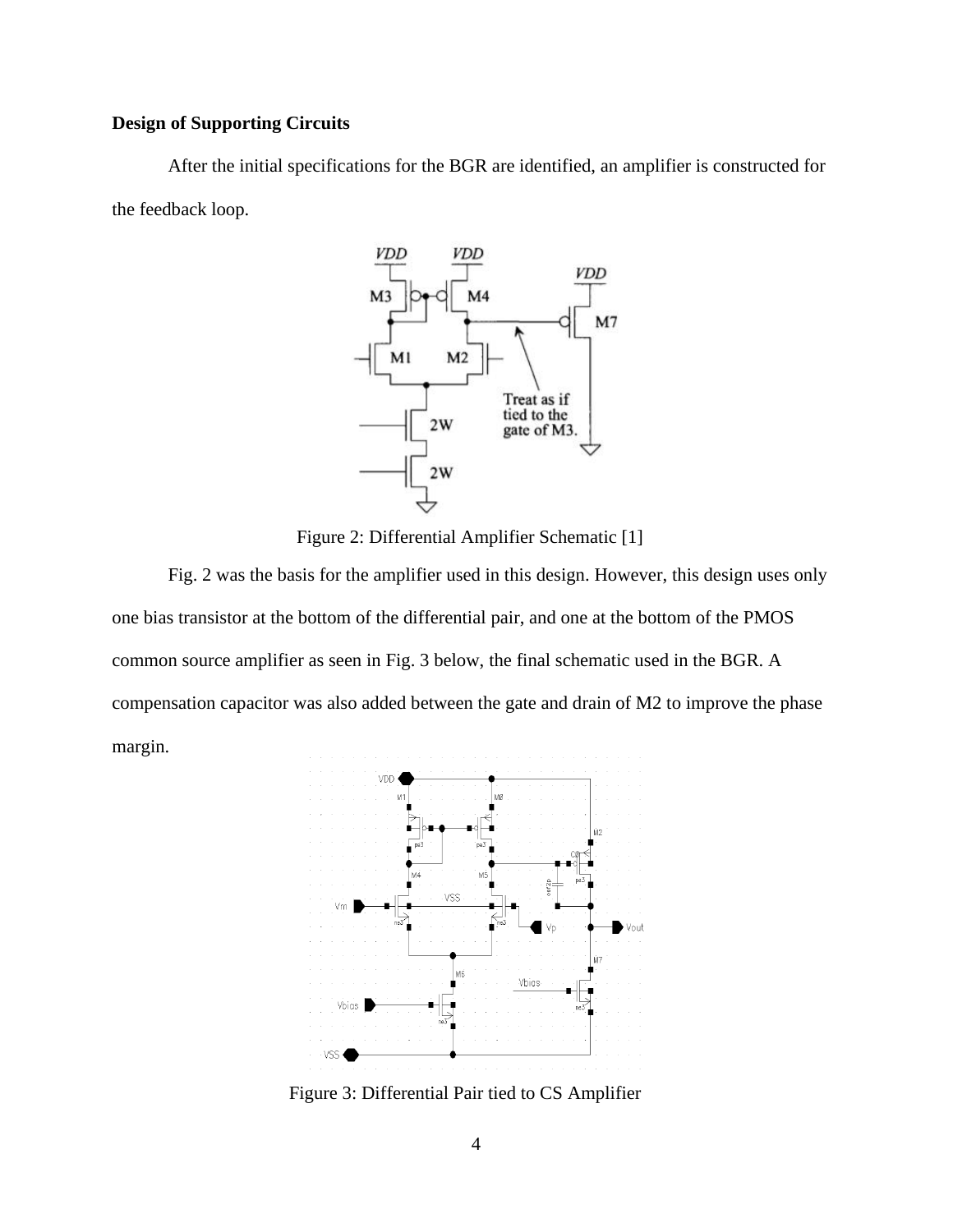In the amplifier, the widths of M4, M5, and M7 are all matched to allow equal current to flow through each branch. M6 is twice as wide as M4 and M5 for the same reason. The gain increase from increasing the size of the NMOS past what is required to sink the desired current is negligible. The gain is also maximized when the widths of M1, M0, and M2 are about five times that of the NMOS, but the gain is negligibly increased when all widths are increased equally beyond this. The amplifier has an open loop gain of 47 dB and a phase margin of 90° as seen in Fig. 9 in the Results section. The bias circuit was constructed to provide NMOS gate voltages for the bias transistors in the amplifier which force equal current through each branch. The bias circuit is a simple beta multiplier current mirror biased by a  $100 \text{ k}\Omega$  resistor. The device also has a start-up circuit as seen in Fig. 4.



Figure 4: Beta Multiplier Current Reference for Amplifier Biasing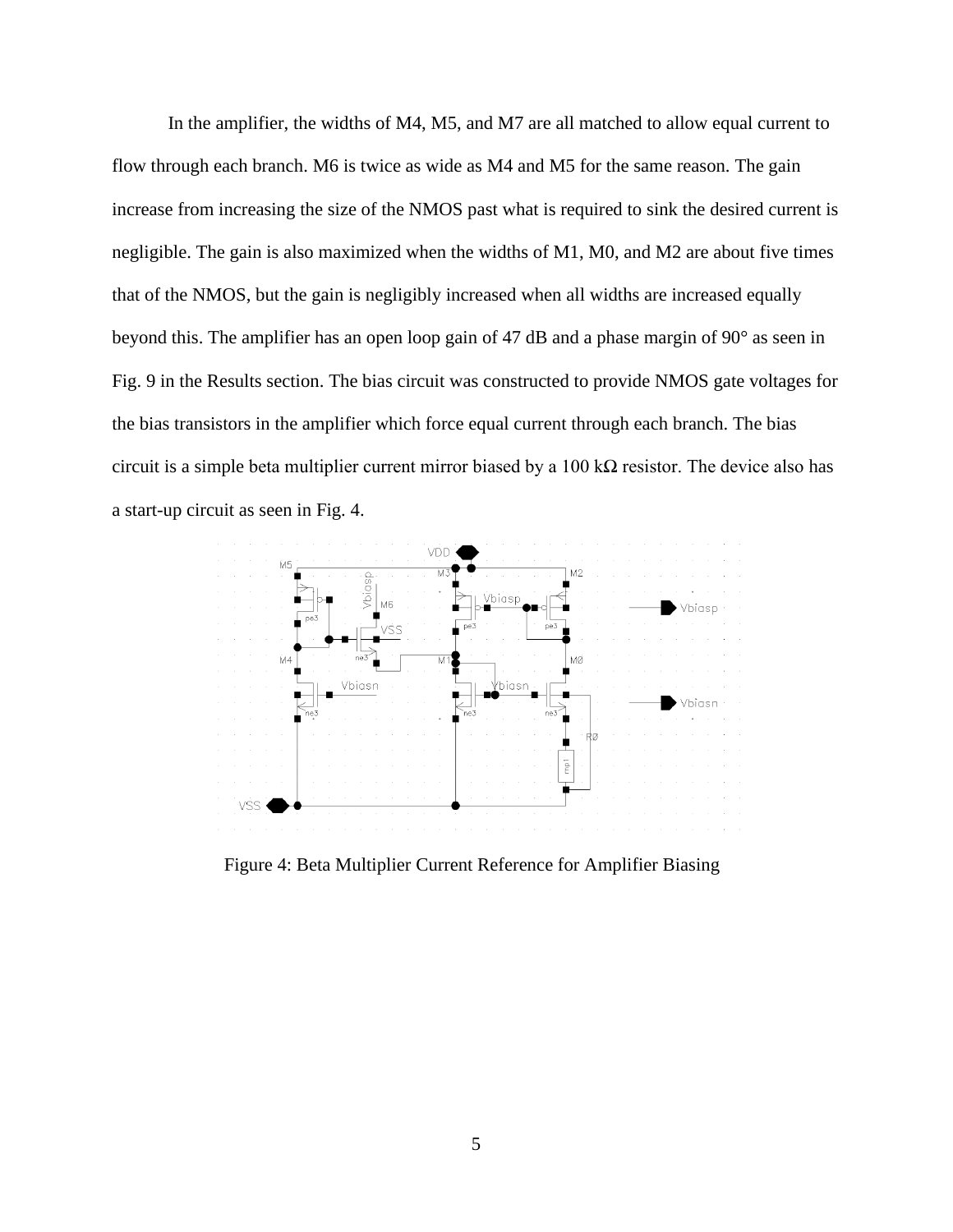### <span id="page-10-0"></span>**Design and Layout of BGR**

With the amplifier and bias circuit made, the BGR was constructed in Cadence. The

schematic can be seen in Fig. 5 below.



The initial resistor values from the Theory section were used, along with the ratio of  $W_2$ to  $W_1$  from Eq. 5. The PMOS at the top are matched at 1  $\mu$ m/4 $\mu$ m, and the length of the NMOS are both 1 µm. There is also a simple startup circuit to initiate current flow if needed. From the hand calculations and some small tweaks, the best performance obtained of the BGR in simulation was a variation of approximately 50 mV from 20°C to 175°C. To improve the performance, an optimization routine was implemented in Cadence Virtuoso using the ADE XL design environment. The values of the resistors and the widths of both NMOS were used as parameters, as well as the size of the PMOS, but these did not have a significant impact on the performance. The routine was setup to minimize the difference between  $V_{ref}$  at the minimum and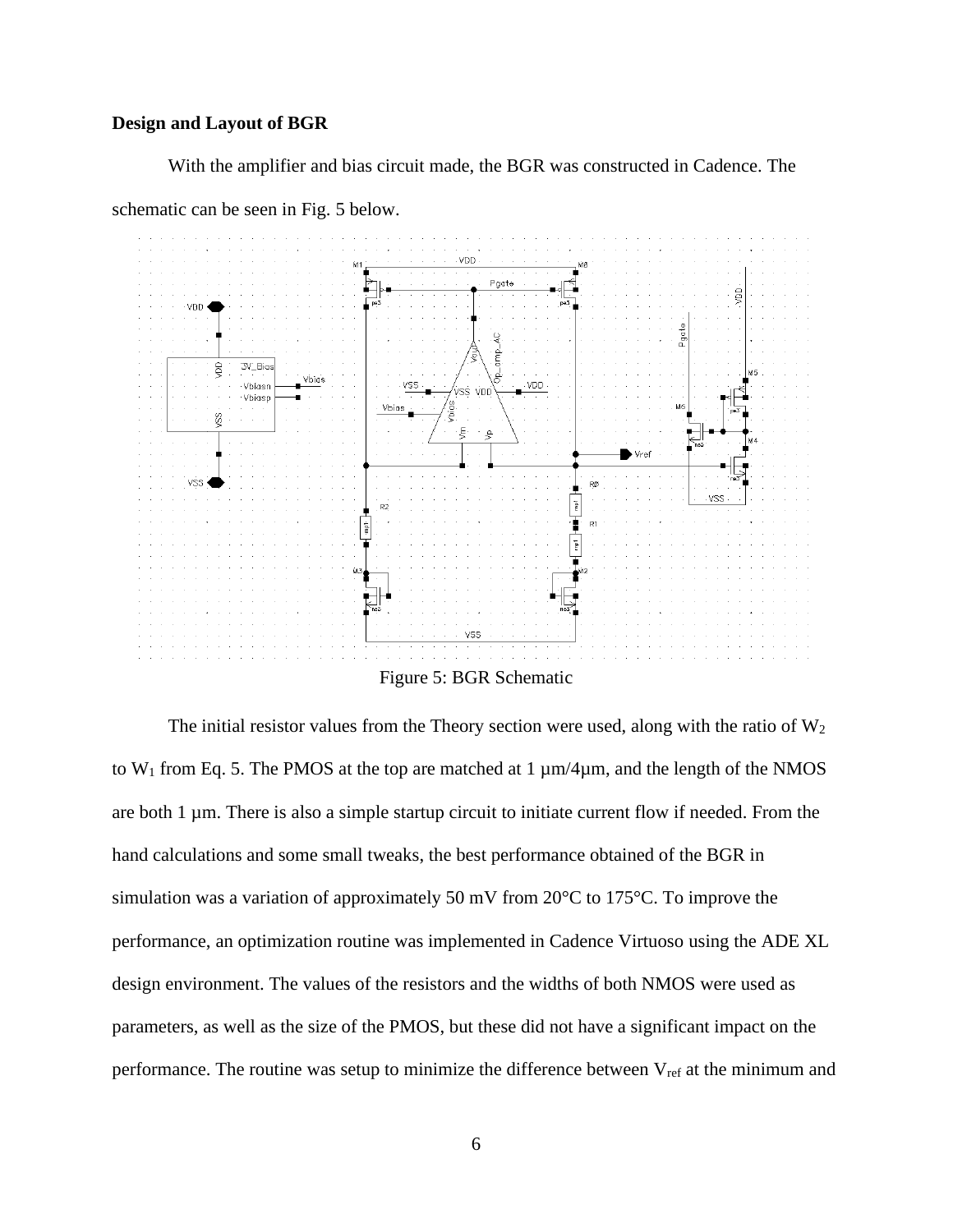maximum temperatures, as well as the minimum and maximum VDD. Some constraints were added to keep the branch current above 1  $\mu$ A, as well as  $V_{ref}$  above 900 mV, for practicality and reliability. After the routine was completed, several sets of parameters yielded desirable results. The parameters used in the final design were chosen to minimize the area of the completed circuit when laid out. The final values in Fig. 5 are  $W_1 = 3.76 \,\mu \text{m}$ ,  $W_2 = 200 \,\mu \text{m}$ , and R = 132.5 kΩ. When the resistor value was reduced, the ideal ratio of  $W_2$  to  $W_1$  increased beyond what was initially calculated, but this was deemed acceptable because it reduces the layout area. The resistors have a much greater impact on the chip area than the transistor size, so keeping them as small as possible is ideal.

First, the amplifier and bias circuit blocks were laid out. The bias circuit is an extremely simple device, but the 100 k $\Omega$  resistor takes up a considerable amount of space. M3 and M2 from Fig. 4 are laid out in a basic common centroid configuration. The amplifier is also laid out in a common centroid configuration, with the transistors split into more blocks to make the overall shape of the circuit squarer. Since these circuits are very small, the common centroid technique has only a slight effect on reducing device mismatch and is mainly utilized for shaping the layout and reducing the die area of the final circuit [3]. The layout blocks for the amplifier and bias circuit can be seen in Fig. 6 and 7 respectively. With the two supporting circuits complete, the entire BGR circuit was laid out. As with the bias circuit, the resistors accounted for much of the chip area. The two circuit blocks were fitted together, then the remaining components in the schematic were placed to minimize the area. As a simple DC circuit, much more consideration was given to reducing area rather than minimizing parasitics, and there was no discernable difference found between the performance of the circuit with or without parasitics extracted. The final layout has dimensions of 122  $\mu$ m by 75  $\mu$ m and can be seen in Fig. 8.

7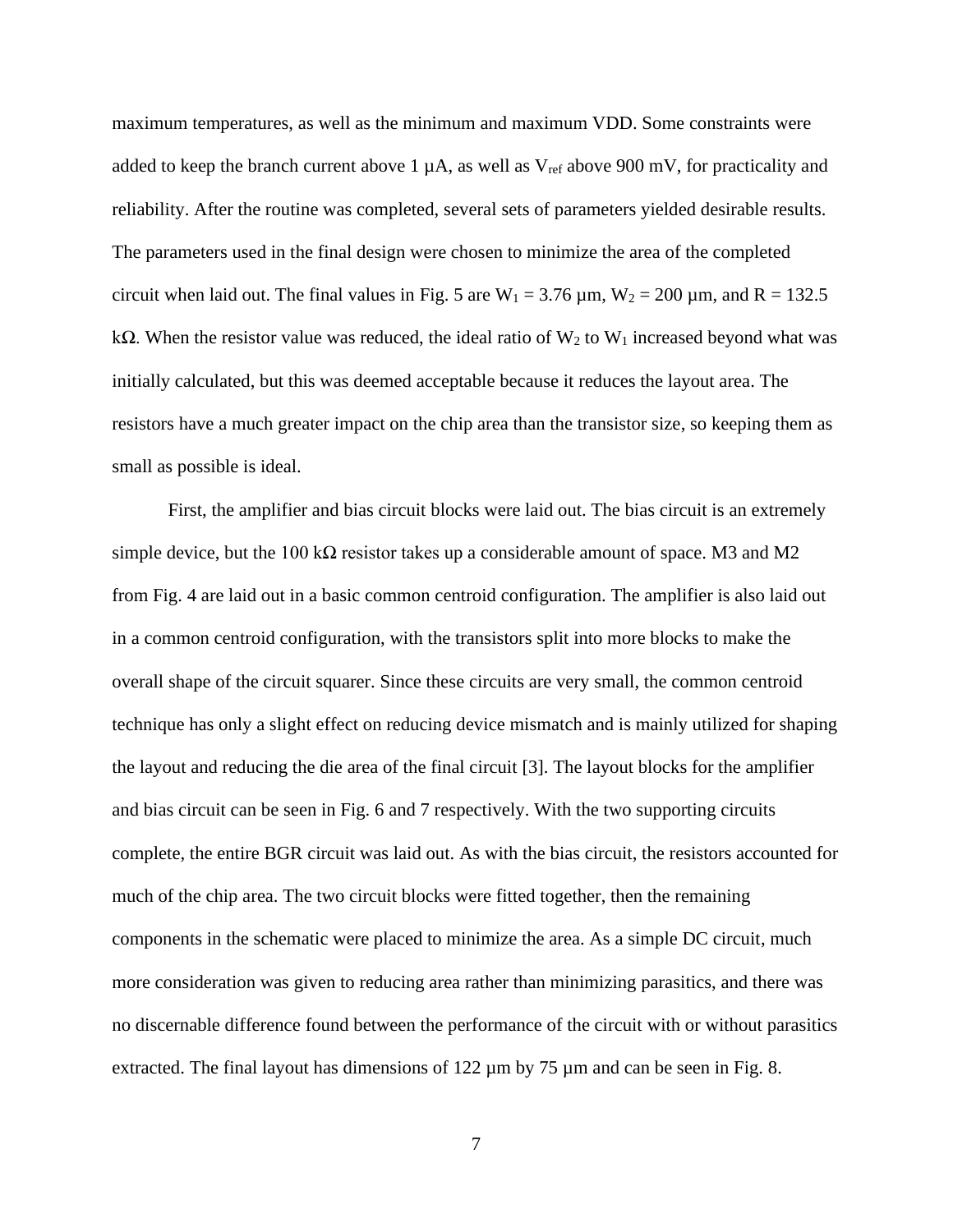

Figure 6: Amplifier Block Layout



Figure 7: Bias Circuit Block Layout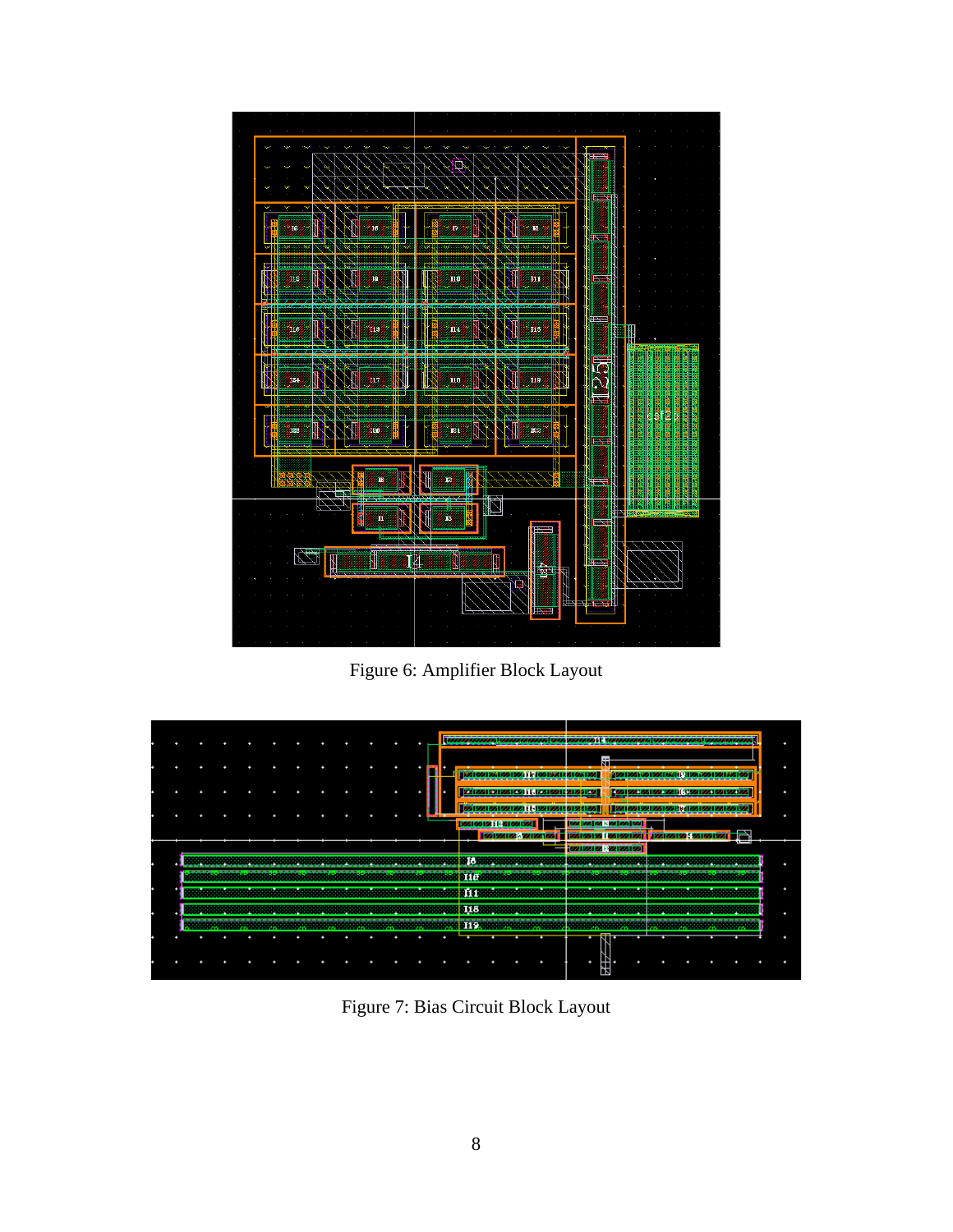

Figure 8: Final BGR Layout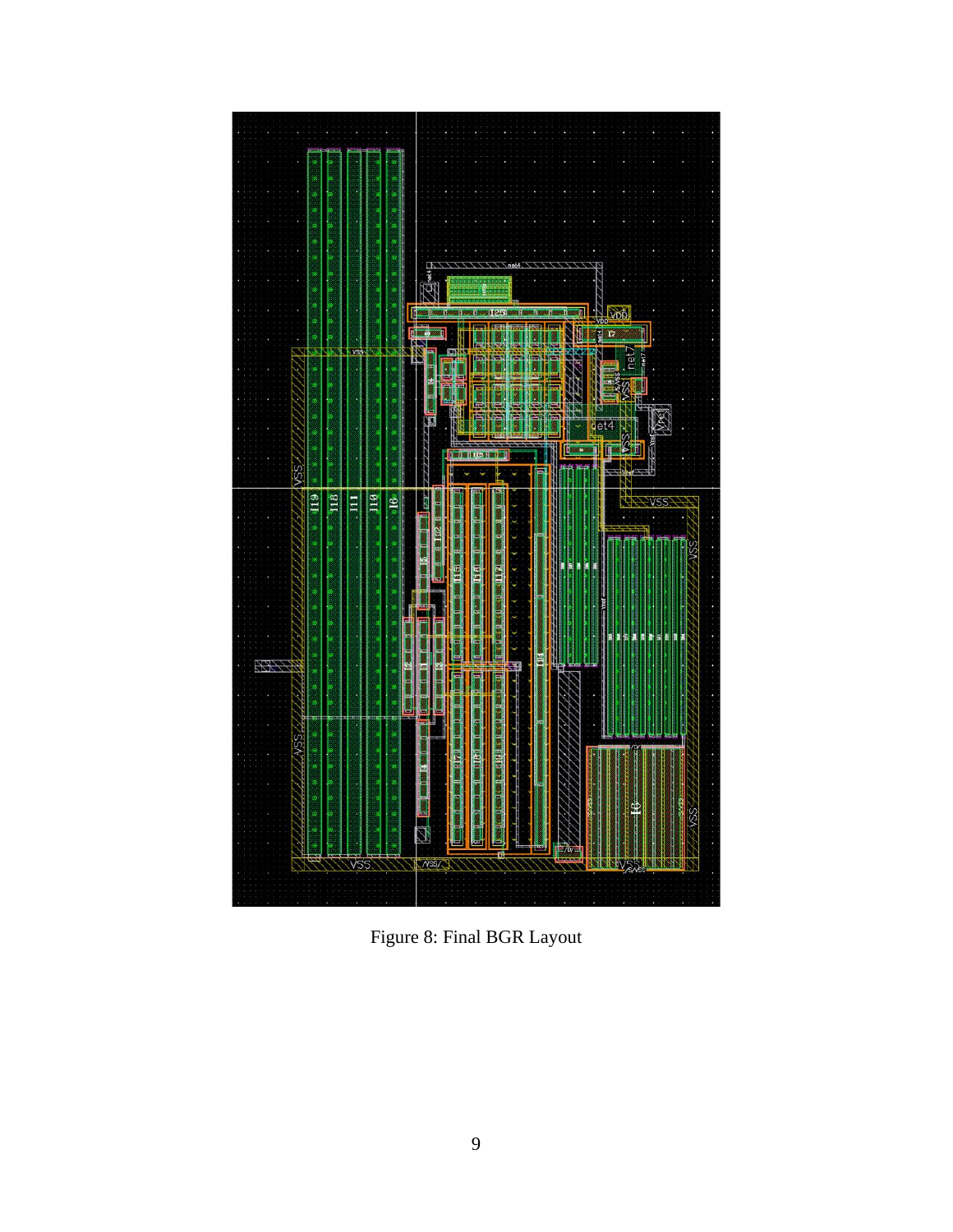# <span id="page-14-0"></span>**Results**

Fig. 9 shows the frequency response of the amplifier designed previously. Fig. 10 shows three traces of  $V_{ref}$  over the temperature range with VDD equal to 2 V, 3 V, and 3.6 V. As can be seen, V<sub>ref</sub> increases slightly when VDD is above the nominal value but is very stable when VDD drops. Table 1 shows the change in  $V_{ref}$  while the temperature is swept from 20 $^{\circ}$ C to 175 $^{\circ}$ C at different values of VDD, and Table 2 shows the change in V<sub>ref</sub> while the supply voltage is swept from 2 V to 3.6 V at different operating temperatures.



Figure 9: Amplifier Frequency Response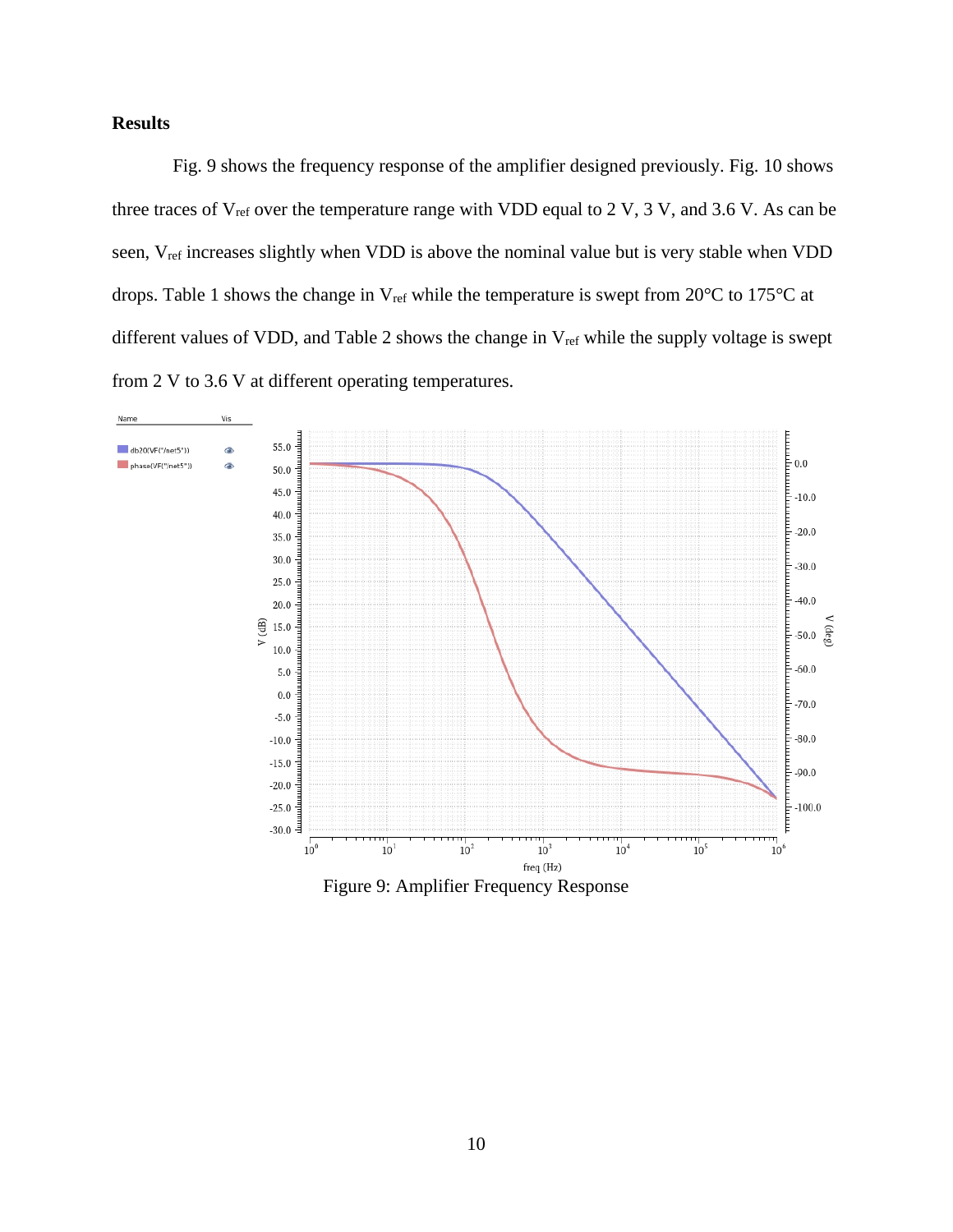

Figure 10: V<sub>ref</sub> Over Temperature Sweep

<span id="page-15-0"></span>

| VDD(V)         | $\Delta Vref$ (mV) | $Max\ Diff(mV)$ |
|----------------|--------------------|-----------------|
| $\overline{2}$ | 2.6                | 7.1             |
| 2.8            | 2.8                | 7.2             |
| Nominal        | 2.5                | 7.2             |
| 3.6            | $-7.4$             | 11.5            |

Table 1: V<sub>ref</sub> Over Temperature Variation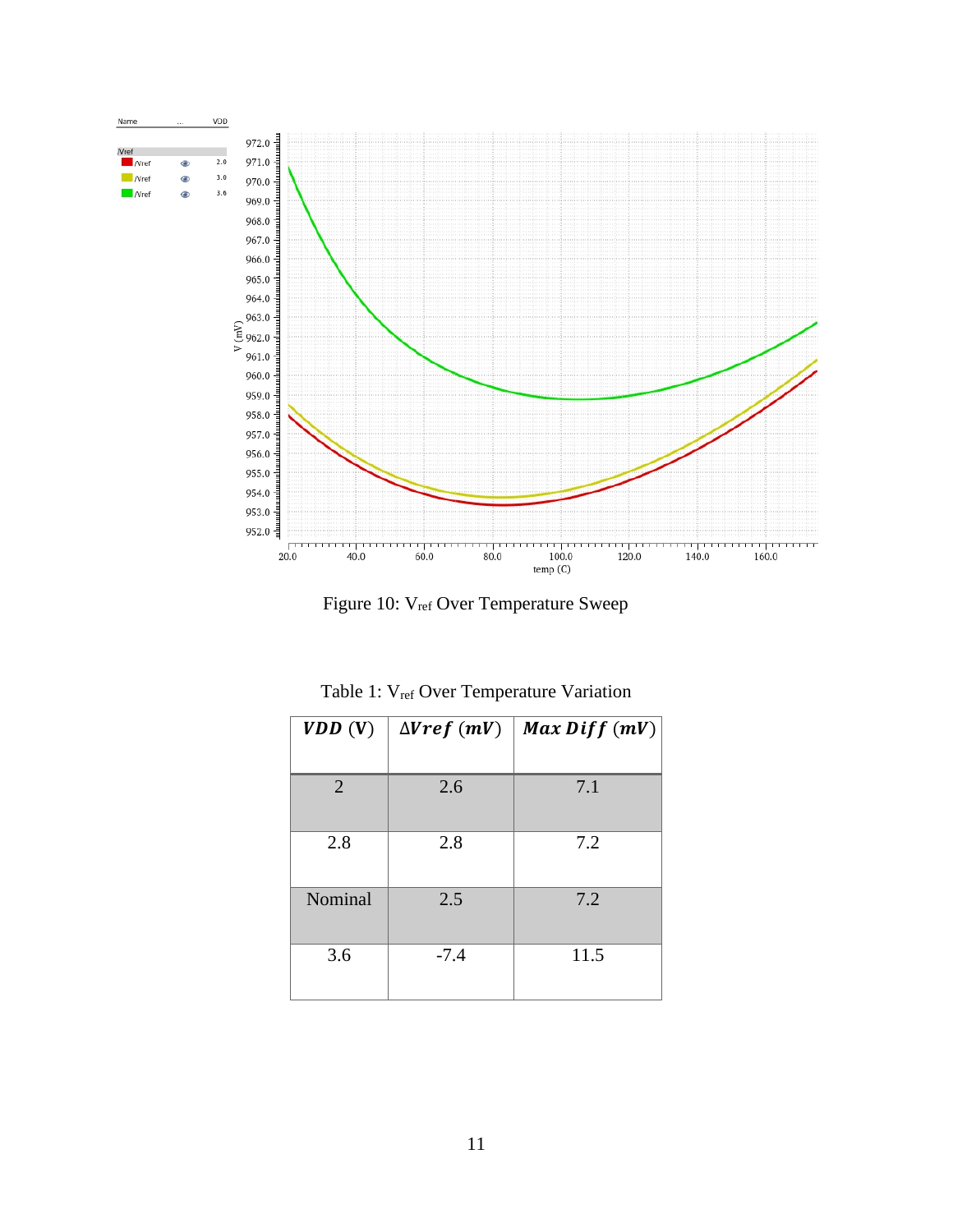<span id="page-16-0"></span>

|         | <b>Temp</b> (°C) $\Delta V$ ref (mV) | $Max\ Diff(mV)$ |
|---------|--------------------------------------|-----------------|
|         |                                      |                 |
| 20      | 12.6                                 | 12.6            |
| Nominal | 10.9                                 | 10.9            |
| 97.5    | 5.4                                  | 5.4             |
| 175     | 2.6                                  | 2.6             |

Table 2: V<sub>ref</sub> Over Supply Variation

These results were gathered from simulations performed after the parasitic components were extracted from the final layout. As stated before, the parasitics present in the final layout did not affect the performance of the circuit in any meaningful way. The data shows that the reference voltage changes by a maximum of 1.2% of the nominal value over the entire temperature range, and a maximum of 1.3% over the supply voltage range. The data also shows that the circuit is much more tolerable to changes in the supply voltage towards the maximum operating temperature.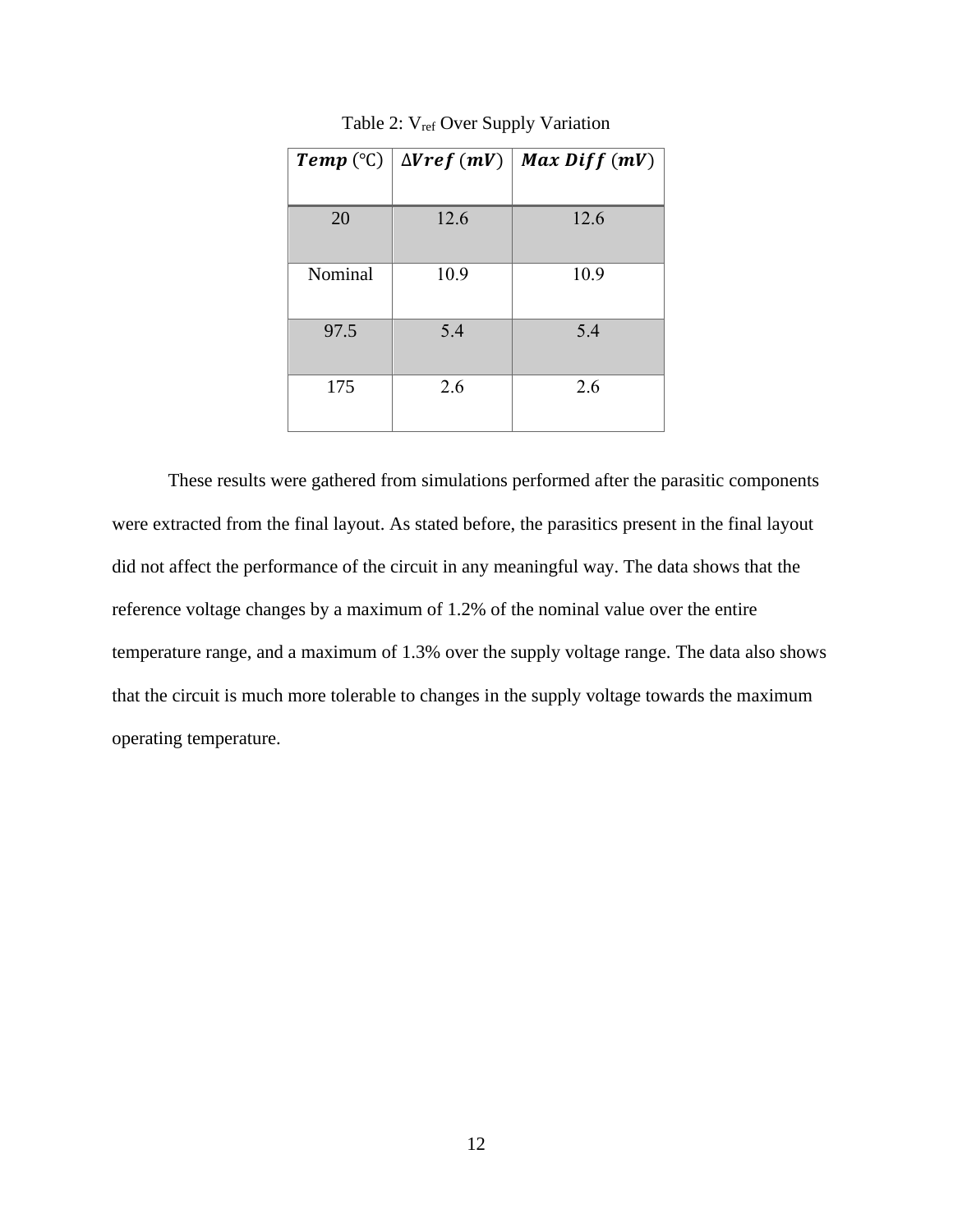## <span id="page-17-0"></span>**Conclusion and Future Work**

This paper outlined the design process of a bandgap voltage reference in 180 nm CMOS. The presented circuit performs well, providing a nominal output voltage of 955 mV which changes by less than 1.5% over the entire operating range. It provides an adequately stable reference for an LDO, the intended purpose, but this design would be suitable for many devices which need a stable voltage to operate. The design process was straightforward and successful, but the performance could still be improved. Using an amplifier which is self-biased without resistors would drastically reduce the size of the circuit. Using an amplifier with more stages to increase the gain would also increase the amount of negative feedback, improving the stability over changes in the supply voltage.